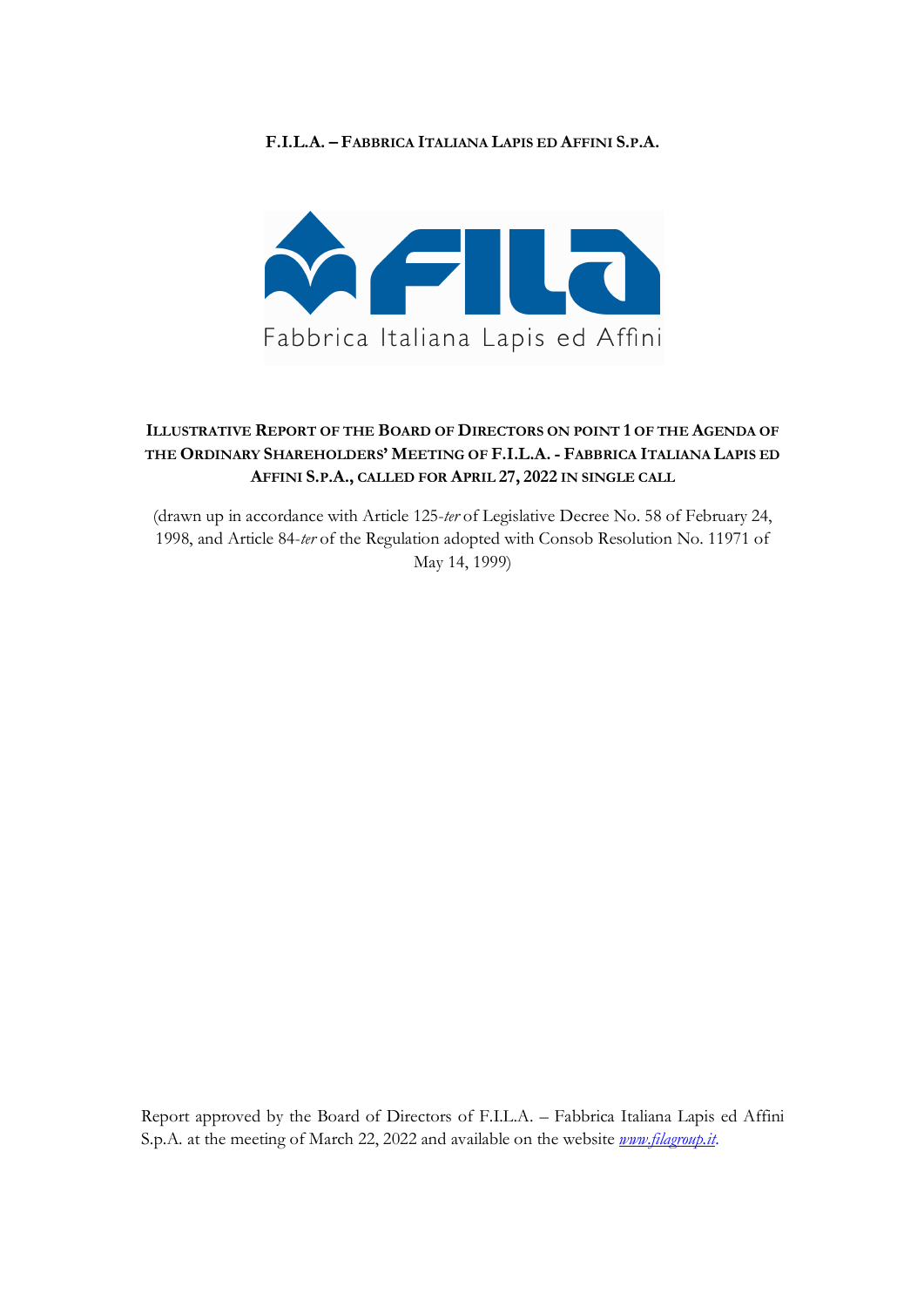**Point 1 on the Agenda of the Ordinary Shareholders' Meeting of F.I.L.A. - Fabbrica Italiana Lapis ed Affini S.p.A., called for April 27, 2022 in single call:**

- 1. **Financial statements and consolidated financial statements; allocation of profit for the year and distribution of dividends:**
	- 1.1 **Approval of the separate financial statements for the year ended December 31, 2021, along with the Board of Directors' Report, the Board of Statutory Auditors' Report and the Independent Auditors' Report; presentation of the consolidated financial statements for the year ended December 31, 2021; resolutions thereon;**
	- 1.2 **Allocation of net income for the year and distribution of dividends; resolutions thereon;**

\* \* \*

Dear Shareholders,

this Report has been prepared pursuant to Article 125-*ter*, paragraph 1 of Legislative Decree No. 58 of February 24, 1998 and Article 84-*ter* of the Regulation adopted with Consob Resolution No. 11971 of May 14, 1999.

This report was approved by the Board of Directors of F.I.L.A. – Fabbrica Italiana Lapis ed Affini S.p.A. ("**Fila**" or the "**Company**") in the meeting of March 22, 2022 and is made available to the public, in accordance with applicable law and regulations, at the registered office, on the Company's website (*www.filagroup.it*) and also by the other means established by the applicable regulation.

\* \* \*

With reference to the first point on the Agenda of the Shareholders' Meeting, the Board of Directors proposes for your approval, in accordance with law, the Financial Statements for the year ended December 31, 2021 (consisting of the Statement of Financial Position, the Income Statement, the Statement of Cash Flows, the Statement of Changes of Equity and the Explanatory Notes), together with the Directors' Report.

These documents, together with the consolidated financial statements at December 31, 2021, the Board of Statutory Auditors' Report as per Article 2429 of the Civil Code and the Auditors' Report of KPMG S.p.A. on the separate and consolidated financial statements at December 31, 2021, will be made available to the public at the registered office of the Company, on the website *www.filagroup.it*, on the website of Borsa Italiana S.p.A. and on the authorised storage mechanism "*EMARKET STORAGE*" at w*ww.emarketstorage.com*.

The separate financial statements at December 31, 2021 present:

- revenues totalling Euro 88.416 million (of which core business revenue of Euro 80.953 million and other revenues and income of Euro 7.463 million);
- ― operating costs of Euro 78.678 million; and
- an operating profit of Euro 9.7381 million;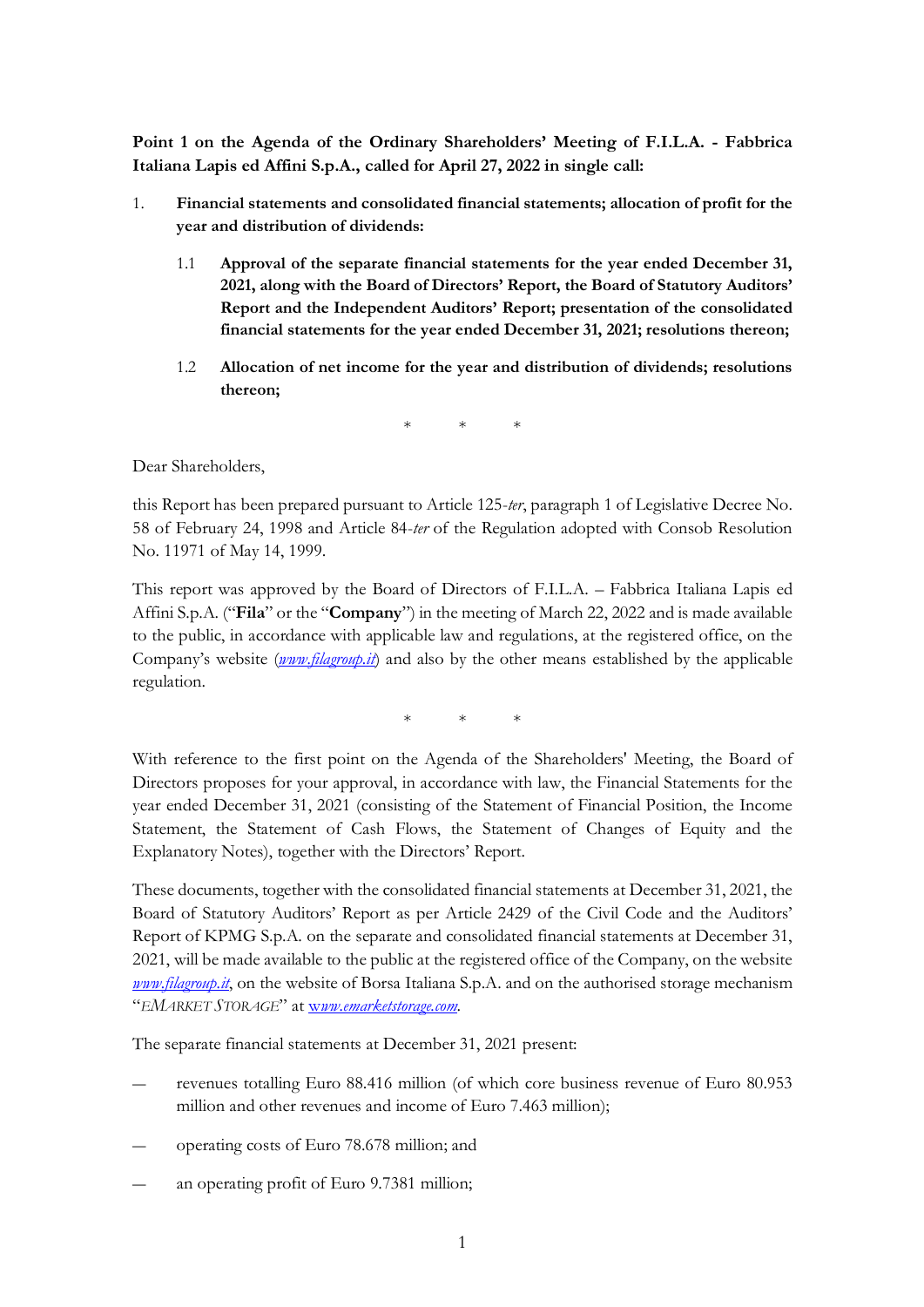Net financial income totalled Euro 9.226 million. The pre-tax profit was Euro 18.965 million; the profit for the year was Euro 17.002 million.

The Fila Group consolidated financial statements at December 31, 2021 present:

- core business revenues of Euro  $653.471$  million  $(+7.5\%$  on Euro  $608.167$  million in 2020);
- ― EBITDA, adjusted and net of IFRS 16 effects, of Euro 109.075 million (+14.4% on Euro 95.351 million in 2020);
- ― adjusted profit, net of IFRS 16 effects, of Euro 44.097 million compared to Euro 23.297 million in 2020; and
- ― net financial position of Euro 437.253 million compared to Euro 493.456 million in 2020.

The Board of Directors, in view of the profit for the year, therefore proposes, subject to approval by the Shareholders' Meeting of the separate financial statements at December 31, 2021, to distribute the profit for the year of Euro 17,002,269.91 as follows:

- to allocate Euro 659,002.08 to the legal reserve, in accordance with Article 2430 of the Civil Code;
- to allocate Euro 4,559,859.92 to retained earnings;
- to distribute the remaining profit for the year of Euro 11,743,408.31 as dividend and, therefore, to distribute a unitary dividend of Euro 0.23 for each of the 51,058,297 Fila (ordinary and special) shares currently issued, while it should be noted that in the case where the total number of Fila (ordinary and special) shares in circulation should increase or decrease, the total amount of dividend will remain unchanged and the unit amount will be automatically adjusted to the new number of Fila (ordinary and special) shares in circulation; the dividend will be paid out with coupon, record and payment dates of May 23, 24 and 25, 2022 respectively.

\* \* \*

Given that presented and where in agreement with the above proposals, we invite you to adopt the following motions:

*"The Ordinary Shareholders' Meeting* of *F.I.L.A. - Fabbrica Italiana Lapis ed Affini S.p.A.,*

- having noted the illustrative Report of the Board of Directors;
- having reviewed the financial statements of the Company for the year ended December 31, 2021 and the *consolidated financial statements for the year ended December 31, 2021;*
- having noted the Board of Statutory Auditors' Report prepared in accordance with Article 2429 of the *Civil Code and 153 of Legislative Decree No. 58 of February 24, 1998;*
- having noted the Auditors' Report of KPMG S.p.A., prepared as per Articles 14 and 16 of Legislative *Decree No. 39 of January 27, 2010*